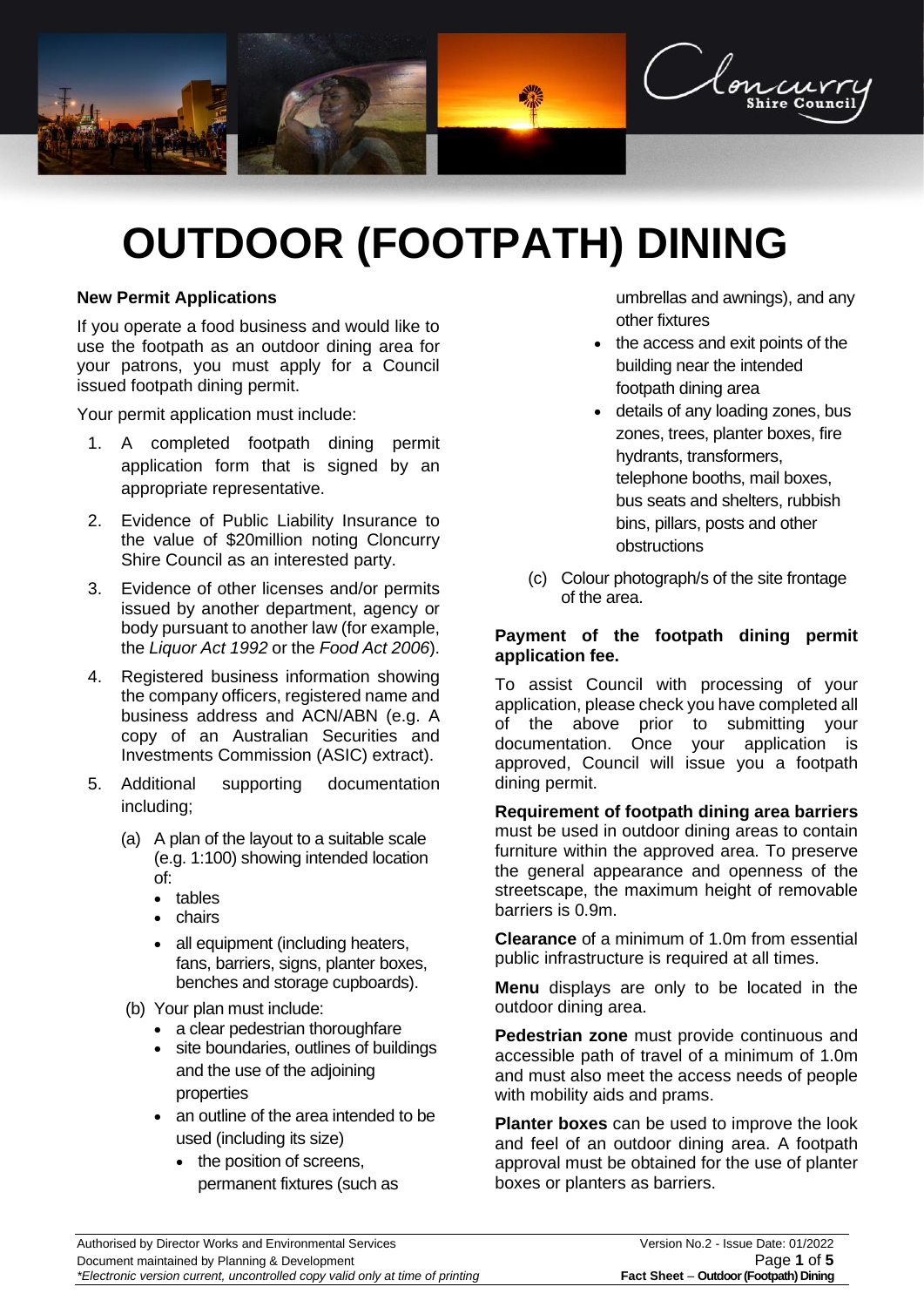

**Structures** that are permanent will require building/town planning approval.

**Tables and chairs** must, at all times, be confined within the approved outdoor dining area. All outdoor dining furniture must be removed at the end of the trading day and all tables and chairs in the trading zone must not be used for public seating purposes.

**Umbrellas** should only be used where existing shelter, such as verandas, canopies, trees and awnings, does not provide sufficient sun protection. The use of umbrellas under existing awnings and verandas is not permitted.

**Waste** generated from the business must not be placed in public street bins and litter must always be cleared from the footpath by the permit holder.

# **CONDITIONS OF APPROVAL Schedule A: Standard Conditions**

- (a) the proposed area is adjacent to appropriately zoned land under the planning scheme; and
	- (i) there is sufficient capacity on the road to accommodate the establishment of the outdoor dining area; and
	- (ii) the operation of the outdoor dining area will not unduly interfere with the proper use of the road, in the preferred location; and
- (b) subject to sub-section (a), the local government may, in its discretion, allow one or more on-street car parking spaces to be used as an outdoor dining area where, in the opinion of an authorised person and having regard to the availability of car parking facilities and car parking demand in the immediate and general vicinity of the proposed outdoor dining area, there are sound grounds for granting the approval in a particular case; and
- (c) the proposed outdoor dining area is a component of an existing or proposed food business located in an adjacent building; and
- (d) the proposed outdoor dining area does not encroach beyond the side boundaries of the subject property notionally extended out to the road reserve without the prior written approval of both the owner and occupier of the adjoining properties; and
- (e) the proposed outdoor dining area provides unobstructed pedestrian movement along the relevant footpath and a minimum clear pedestrian way width of 1.0 metre; and
- (f) the layout of the outdoor dining area including the seating, landscaping, and any structures associated with the outdoor dining area does not obstruct the vision of drivers, or pedestrian crossings; and
- (g) the outdoor dining area is designed so that pedestrians, when using the relevant footpath, are not required to move out from under any shelter that existed prior to the establishment of the outdoor dining area; and
- (h) the establishment and use of an outdoor dining area neither conflicts with, or inconveniences, other business establishments in the immediate vicinity; and
- (i) any umbrella approved for use in an outdoor dining area has a minimum clearance above the walkway or floor area of 2.2 metres measured perpendicular from the lowest point of the extended arms (spokes) of the umbrella, and the umbrella is securely anchored; and
- (j) umbrellas and awnings over footpath dining areas do not direct rainwater onto pedestrian footpaths that would otherwise be protected from the rain; and
- (k) furniture to be used in an outdoor dining area is of sufficient weight and structure and does not create a public health or safety risk in adverse weather conditions and the furniture complies with relevant industry standards; and
- (l) all plantings proposed to enhance an outdoor dining area provide shade wherever possible, rather than being utilised primarily as a screening element, and such plantings are designed to unify the streetscape in the general vicinity; and
- (m) the application demonstrates ability to satisfy the design requirements of the relevant streetscape manuals; and
- (n) sanitary facilities accord with the provisions of the *Building Act 1975*, for the total seating capacity of the food business including the outdoor dining area, however, the local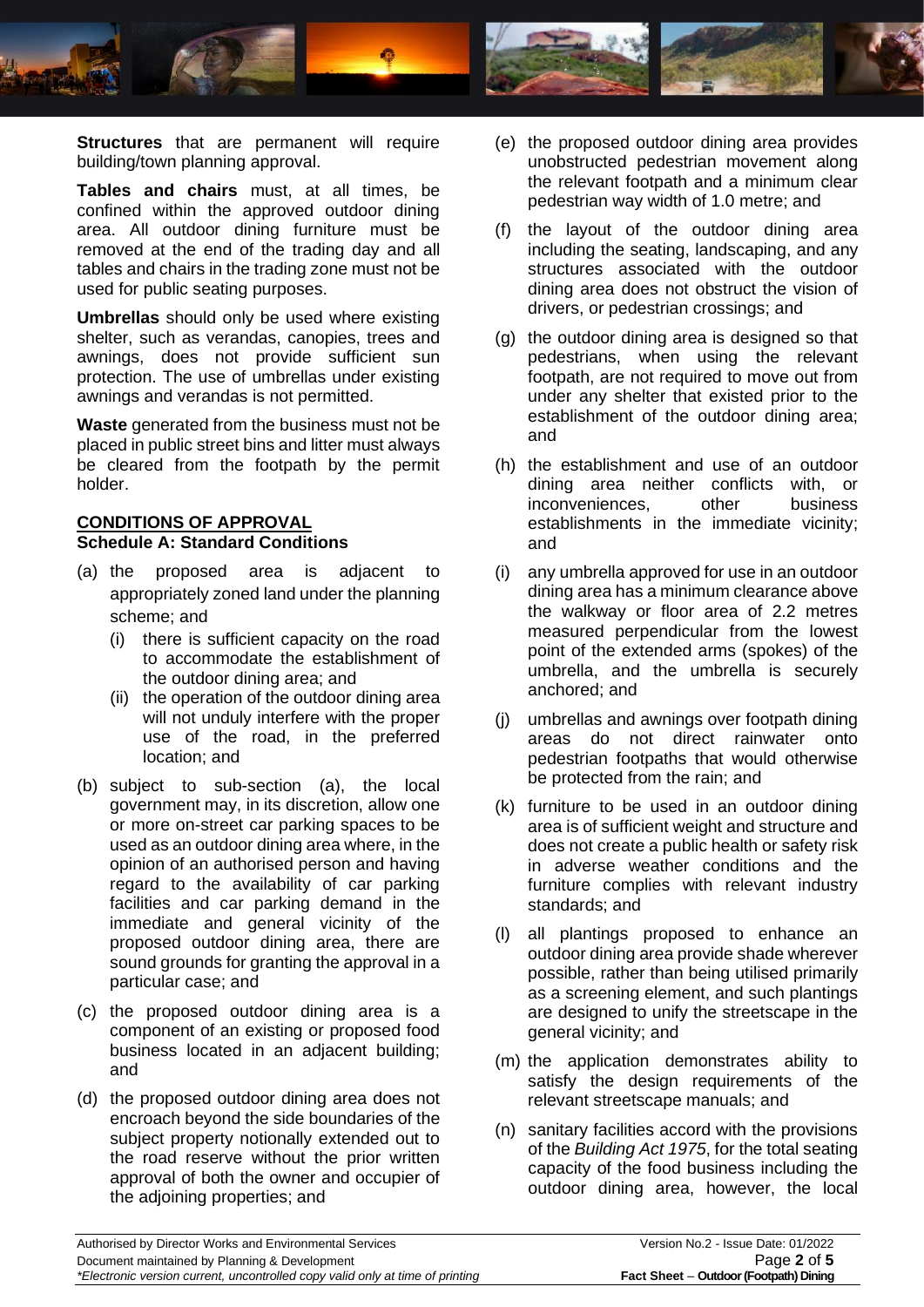

government may consider the availability of alternative sanitary facilities provided that –

- (i) they are located within a reasonable distance (not more than 20 metres) from; and
- (ii) they are adequate for the additional use created by the proposed outdoor dining area; and
- (o) if the approval holder, their employee or their agent damages the road, or any public infrastructure within the road, they must –
	- (i) take immediate steps to make the area safe and maintain the area in a safe condition until all necessary repairs are affected; and
	- (ii) promptly report all damage to the local government; and
	- (iii) provide payment to the local government to have all damage rectified or with the local government's prior approval carry out repairs at its own expense to the satisfaction of the local government; and
- (p) the outdoor dining area must be kept clean and tidy at all times; and
- (q) the approval holder or their employee must immediately clean the area following the spillage of food or drink; and
- (r) tables must be cleared of used eating and drinking utensils, and food immediately after the departure of customers so as not to attract birds or pests or to be blown from the table; and
- (s) appropriate refuse receptacles are to be provided for use by patrons, which are cleaned and emptied by the approval holder; and
- (t) all removable outdoor dining furniture, shade structures and other associated items should be removed from the footpath and stored in the premises outside trading hours; and removed in times of high winds or as directed by an authorised person; and
- (u) no alcohol is to be sold in the outdoor dining area unless the area is covered by the necessary licence or approval issued under the *Liquor Act 1992*; and
- (v) the approval holder must ensure that, at all times, the primary purpose of the outdoor dining area is for dining purposes only, and

not used primarily for the consumption of alcohol; and

- (w) the approval holder must comply with the approved hours of operation in which the outdoor dining area may be used; and
- (x) the approval holder must ensure that at all times, no food, goods or materials are stored, prepared or displayed for sale within the outdoor dining area without prior written approval from the local government; and
- (y) all furniture and other ancillary equipment associated with the use of the outdoor dining area must be so placed as not to inhibit –
	- (i) the effectiveness of any traffic sign or other traffic control device; or
	- (ii) access to public utilities such as fire hydrants, access chambers, inspection chambers, kerb ramps, pedestrian crossings and bus stops; or
	- (iii) the paths of travel to kerb ramps, pedestrian crossings, bus stops and adjacent parked vehicles; and
- (z) a copy of this approval must be held on the premises during the prescribed hours of operation under this licence and must be produced for viewing upon request by an authorised person under the local law; and (aa) the approval holder must acknowledge that –
	- (i) the use of the outdoor dining area is subject to any additional requirements that the local government may impose from time to time in the event of construction or other improvement works on the footpath or on adjacent or nearby roads; and
	- (ii) this may require commercial operations to cease for specified times; and
	- (iii) in the event that there is a requirement for trading to cease for those purposes, then no right of compensation arises, and the operator hereby waives any right to compensation; and
	- (bb) in accordance with section 5(1)(d) the local government may allow the approval holder to carry out rectification works at their expense for damage caused to the road or any public infrastructure if this is appropriate in the circumstances.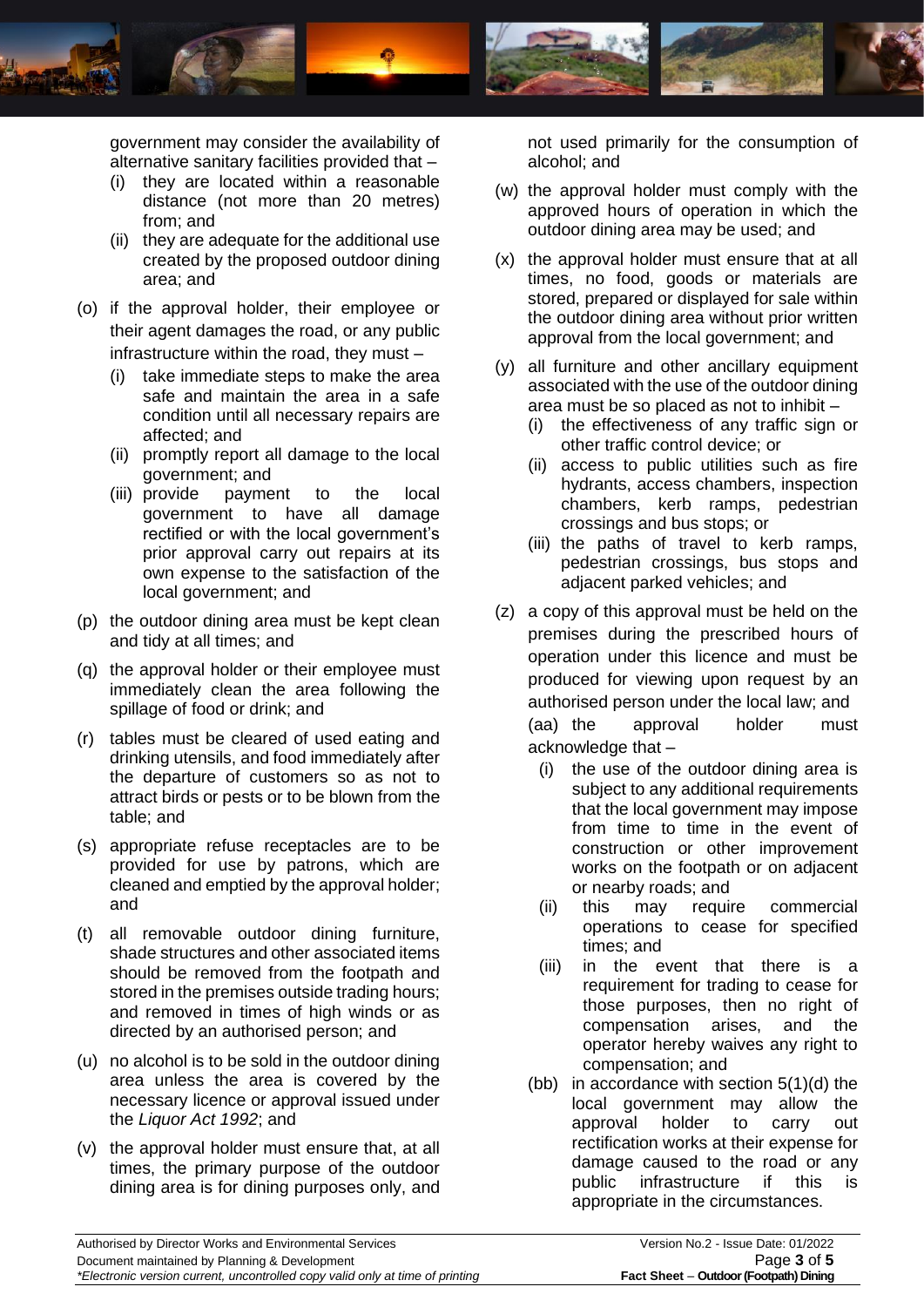

# **Schedule B: Additional Conditions**

- (a) advertising signage
	- (i) an approval alone does not give the holder of the approval any additional rights with respect to the erection of advertising signs within, or adjacent to the outdoor dining area; and
	- (ii) signage used in conjunction with an outdoor dining area shall comply with the provisions of the Cloncurry Shire Council Subordinate Local Law No 1 (Administration) 2011) – Schedule 9 - Installation of advertising devices; and
- (b) live entertainment
	- (i) or any part of an amplified music system associated with the operation of the outdoor eating area or its associated food handling premises is not permitted on or above the footpath area of the road and is not to be directed towards the footpath area unless otherwise approved by the local government; and
- (c) hygiene and cleanliness
	- (i) the local government may, from time to time, require the approval holder to steam clean the footpath within the outdoor dining area due to frequent use; and
	- (ii) upon receipt of a notice from the local government to steam-clean the site within a specified period, because of the operator's regular or frequent use of the site, the operator must comply with the notice; and
	- (iii) the food business must not use local government footpath waste receptacles in association with an outdoor dining area to dispose of waste generated by the food business; and
	- (iv) no liquid wastes are to be discharged onto the footpath or street drainage system; and
- (d) outdoor dining furniture
	- (i) the location of outdoor dining furniture and associated items must remain as approved and cannot be altered; and
	- (ii) all outdoor dining furniture (including plantings) must be maintained in a sound condition and kept clean and presentable at all times

### **Schedule C: Specific Conditions - additional conditions may be added after the application has been assessed**

- (a) the approval holder must not undertake the approved activity in a way that contravenes a Public Health Direction given by the Chief Health Officer, under section 362B of the *Public Health Act 2005*, to assist in containing, or to respond to, the spread of COVID-19 in the community; and
- (b) the approval holder must provide evidence of a current Public Liability Insurance Policy to the value of \$20,000,000; and
- (c) fireworks are not permitted.

# **Permit Renewals**

Footpath dining permits need to be renewed annually and are not transferable. Permit renewal application forms are issued to you by Council on 1 July each year.

To retain validity of your footpath dining permit, please ensure you return your signed permit renewal application form, together with payment of the associated permit and renewal fees, by 31 July.

Businesses that trade without a valid footpath dining permit are at risk of being fined and could have their outdoor dining furniture seized by Council.

#### **Useful Information**

#### **Structural changes to accommodate outdoor dining**

While development approval for use of the road reserve is not required for outdoor dining itself, any changes to the business's building structure or purpose are subject to council's usual planning and regulatory processes. The applicant must ensure that all relevant approvals have been obtained prior to submitting an Outdoor Dining Licence Application.

Discuss any plans to build additional structures such as shade awnings with council prior to submitting an Outdoor Dining Licence Application.

#### **Food licence**

Information about obtaining a Food Licence is available at [www.cloncurry.qld.gov.au.](http://www.cloncurry.qld.gov.au/)

#### **Advertising devices**

For information about displays or placing items on the footpath - for example bollards,